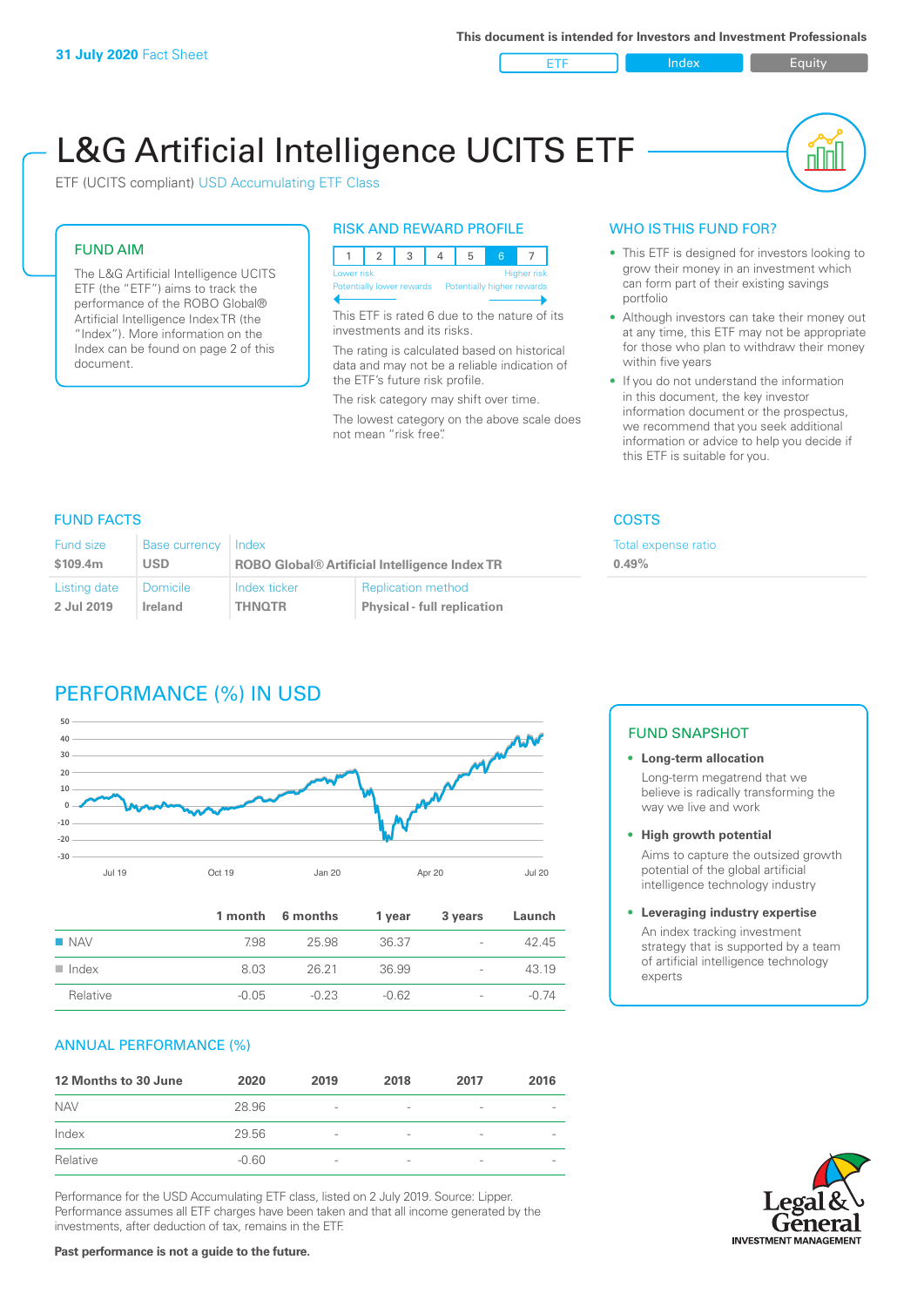# L&G Artificial Intelligence UCITS ETF

ETF (UCITS compliant) USD Accumulating ETF Class

### INDEX BREAKDOWN

The breakdowns below relate to the Index. The ETF's portfolio may deviate from the below. All data source LGIM unless otherwise stated. Totals may not sum to 100% due to rounding.



#### SECTOR (%)

| ■ Business Process        | 15.4 |
|---------------------------|------|
| $\blacksquare$ Ecommerce  | 13.1 |
| ■ Big Data/Analytics      | 12.6 |
| ■ Semiconductor           | 12.5 |
| Cloud Providers           | 9.9  |
| ■ Network & Security      | 96   |
| ■ Consumer                | 8.5  |
| ■ Cognitive Computing     | 70   |
| $\blacksquare$ Healthcare | 6.1  |
| $\Box$ Other              | 54   |
|                           |      |







#### TOP 10 CONSTITUENTS (%)

| Cloudflare A                 | 2 O |
|------------------------------|-----|
| Veeva Systems                | 1.9 |
| Alteryx                      | 19  |
| Amazon                       | 19  |
| Spotify Technology           | 18  |
| <b>Tencent Holdings</b>      | 1.8 |
| Veracyte                     | 18  |
| Tesla                        | 18  |
| <b>Nuance Communications</b> | 18  |
| Square, Inc.                 | 18  |
|                              |     |

#### INDEX DESCRIPTION

The Index aims to track the performance of a basket of companies that have a distinct portion of their business and revenue derived from the field of Artificial Intelligence, and the potential to grow within this space through innovation and/or market adoption of their products and/or services.

The index is comprised of companies which are publicly traded on various stock exchanges around the world that are exposed to the "Artificial Intelligence" theme as defined by ROBO Global®. ROBO Global® created and maintains a unique database of companies across the globe that have a portion of their business and revenue associated with Artificial Intelligence and enabling technologies. The ROBO Global® Industry Classification currently identifies 11 subsectors of the Artificial Intelligence theme that present a suitable level of product and technology maturity to carry high growth and returns potential.

A company is only eligible for inclusion in the Index if it is of a sufficient size (determined by reference to the total market value of its shares) and it is sufficiently "liquid" ( a measure of how actively its shares are traded on a daily basis). Within the Index, companies are weighted according a modified AI-factor weighting scheme. The Index is rebalanced quarterly in March, June, September and December.

#### INVESTMENT MANAGER

GO ETF Solutions LLP is the investment manager for each of the exchange traded funds (ETFs) issued by Legal & General UCITS ETF Plc and is responsible for the day-to-day investment management decisions for this ETF. The team is highly experienced with respect to all aspects relating to the management of an ETF portfolio, including collateral management, OTC swap trading, adherence to UCITS regulations and counterparty exposure and monitoring.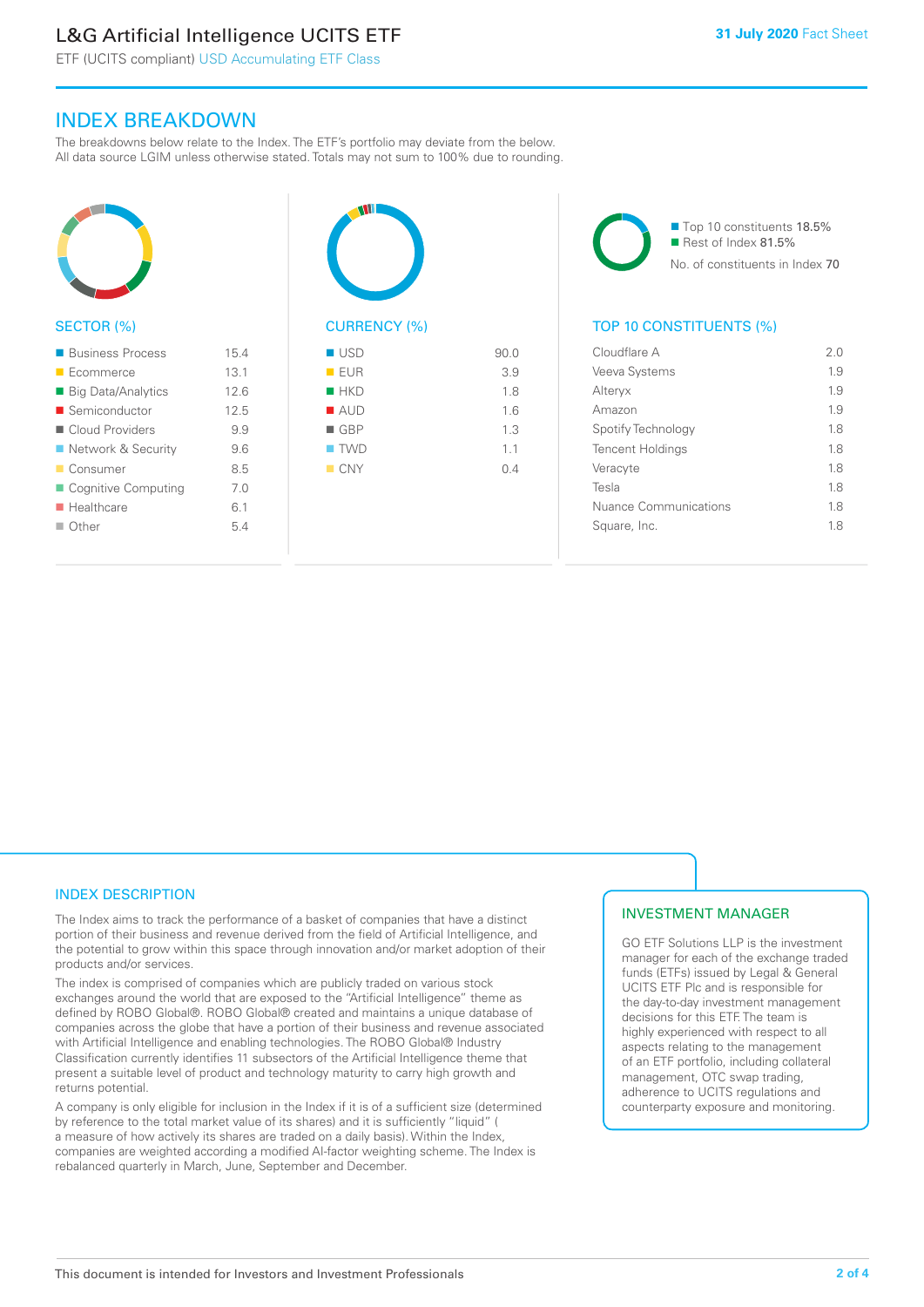# L&G Artificial Intelligence UCITS ETF

ETF (UCITS compliant) USD Accumulating ETF Class

#### KEY RISKS

- The value of an investment and any income taken from it is not guaranteed and can go down as well as up; you may not get back the amount you originally invested.
- Third party service providers (such as counterparties entering into financial derivative instruments with the ETF or the ETF's depositary) may go bankrupt and fail to pay money due to the ETF or return property belonging to the ETF.
- As the Index includes micro, small and medium-sized publicly traded companies, the ETF is subject to the risk that such companies may be more vulnerable to adverse business or economic events and greater and more unpredictable price changes than larger companies or the stock market as a whole.
- The ETF is subject to the risks associated with technology-focused companies and are particularly vulnerable to rapid developments in technology (which may leave their products out-of-date), government regulation and competition from domestic and foreign competitors who may have lower production costs. Such companies may also have difficulties establishing and maintaining patents, copyrights, trademarks and trade secrets relating to their products which could negatively affect their value.
- It may not always be possible to buy and sell ETF shares on a stock exchange or at prices closely reflecting the NAV.
- If the Index provider stops calculating the Index or if the ETF's license to track the Index is terminated, the ETF may have to be closed.

For more information, please refer to the key investor information document on our website Ø

#### TRADING INFORMATION

| <b>Exchange</b>           | <b>Currency ISIN</b> |              | <b>SEDOL</b> | Ticker | <b>Bloomberg</b> |
|---------------------------|----------------------|--------------|--------------|--------|------------------|
| London Stock Exchange USD |                      | IE00BK5BCD43 | BKF34R8      | AIAI   | AIAI I N         |
| London Stock Exchange GBX |                      | IE00BK5BCD43 | BKF39F1      | AIAG   | AIAG LN          |
| Borsa Italiana            | EUR                  | IE00BK5BCD43 | BKF3407      | AIAI   | AIAI IM          |
| Deutsche Börse            | EUR                  | IE00BK5BCD43 | BKF34L2      | XMI D  | XMI D GY         |
| <b>SIX Swiss Exchange</b> | CHE                  | IE00BK5BCD43 | BMG6975 AIAI |        | <b>AIAI SW</b>   |

The currency shown is the trading currency of the listing.



#### SPOTLIGHT ON LEGAL & GENERAL INVESTMENT MANAGEMENT

We are one of Europe's largest asset managers and a major global investor, with assets under management of £1,240.6 billion (as at 30 June 2020). We work with a wide range of global clients, including pension schemes, sovereign wealth funds, fund distributors and retail investors.

Source: LGIM internal data as at 30 June 2020. The AUM disclosed aggregates the assets managed by LGIM in the UK, LGIMA in the US and LGIM Asia in Hong Kong. The AUM includes the value of securities and derivatives positions.

#### COUNTRY REGISTRATION



#### AVAILABILITY

| ISA eligible                    | Yes |
|---------------------------------|-----|
| SIPP eligible                   | Yes |
| <b>UK Fund Reporting Status</b> | Yes |

#### TO FIND OUT MORE



Call **0345 070 8684**



Lines are open Monday to Friday 8.30am to 6.00pm. We may record and monitor calls. Call charges will vary.